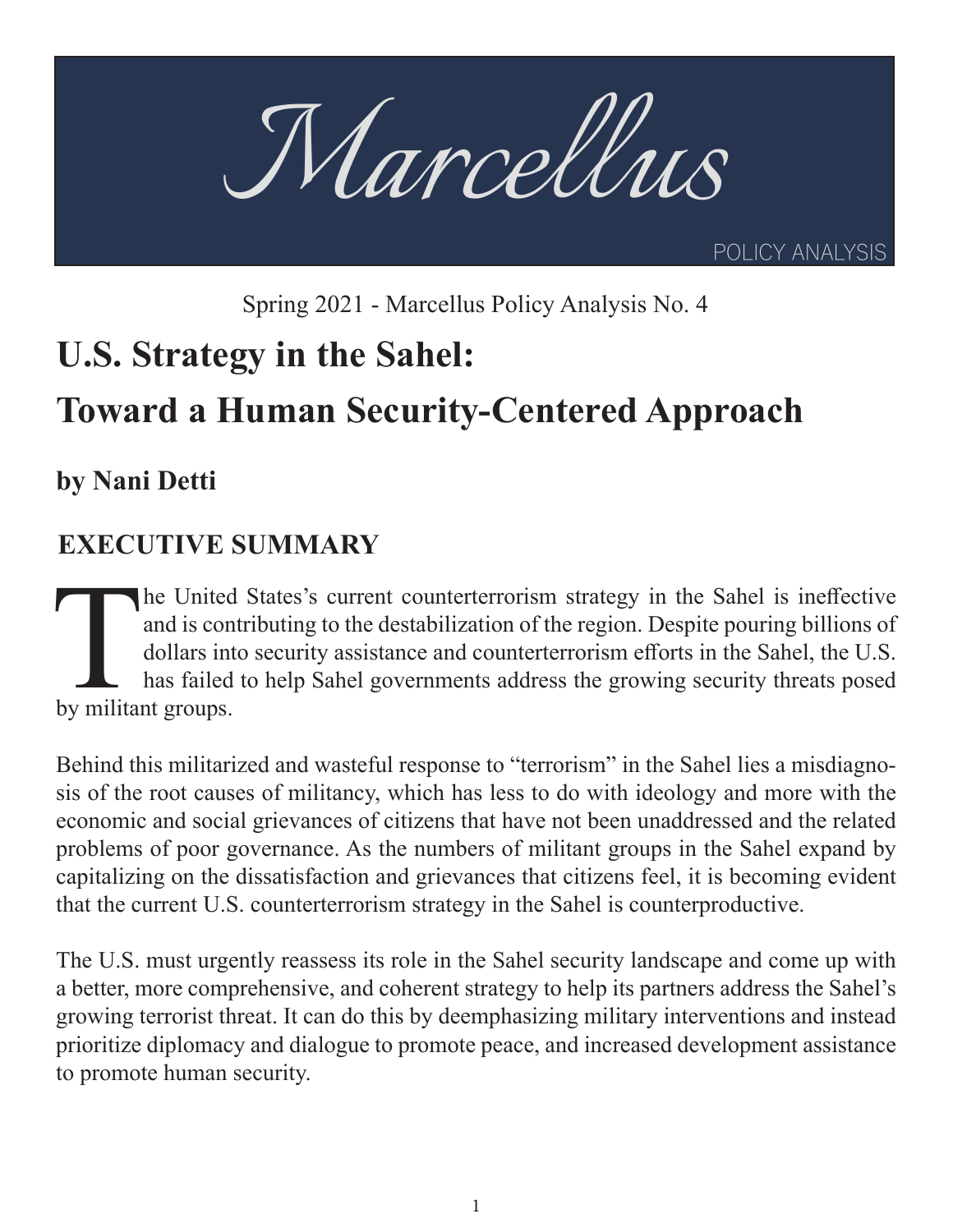## **The U.S.-led War on Terror in the Sahel Has Failed**

The "global war on terror" which began under President George W. Bush's administration has fueled the expansion of the U.S. military footprint across the world.<sup>1</sup> Between 2018 and 2020, the U.S. undertook "counterterrorism" activities in 85 countries, including those in the Sahel region.<sup>2</sup> In Mali, Niger, Burkina Faso, Chad, and Mauritania, the United States provides security forces with training and assistance in counter-terrorism, conducting military exercises, and participating in combat against militants.

For the amount of money the U.S. spends on its counterterrorism efforts in the Sahel, its partners should be seeing significant improvements in their capacity to prevent and contain militant extremist groups that are wreaking havoc in the region. But U.S. counterterrorism efforts in the Sahel have not helped reduce the number of extremist militant groups or protect innocent civilians from harm. In fact, the failure of the militarized response that the U.S. has employed in its counterterrorism efforts in the Sahel is reflected in the exponential growth in the number of violent attacks carried out by militant groups in the region.

## **The Current Security Landscape in the Sahel**

The Sahel is one of the most fragile regions in the world that is facing a complex set of economic, social, and political challenges. In Sahel countries like Mali, Niger, and Burkina Faso, conflict, widespread poverty, and climate change are fueling one of the fastest growing humanitarian crises<sup>3</sup> in the world. In recent years, the rise in intercommunal violence and the expansion of violent extremist groups has turned the Sahel into one of the most volatile<sup>4</sup> regions of the world.

According to the Armed Conflict Location & Event Data Project (ACLED), the Sahel saw a 35% increase<sup>5</sup> in organized political violence in 2020, with militant Islamist groups like Al Qaeda-affiliated Jama'at Nusrat al-Islam wal-Muslimin (JNIM) and Islamic State in the Greater Sahara (ISGS) posing the greatest threat.

There are several key regional and international actors that are currently involved in the fight against violent

extremist groups in the Sahel. The first major actor is France, which currently has 5,100 military personnel deployed in the region as part of its counterterrorism efforts called **Opération Barkhane.**<sup>6</sup> France's has been involved in the Sahel since 2013, when it launched a military operation in Mali called **Operation Serval** to stop the advance of Islamist militants moving towards Bamako. Operation Serval later became replaced by Opération Barkhane, which now provides broader support to Mali, Burkina Faso, Niger, and Chad—4 of what are called the G5 Sahel countries, all of which were former colonies of France.<sup>7</sup>

In 2017, the G5 Sahel countries launched the G5 Cross-Border Joint Force "to fight terrorism, organized crime and human trafficking" in the region.8 The Joint Force aimed to supplement the work that the United Nations Multidimensional Integrated Stabilization Mission in Mali (MINUSMA) was doing to provide security in the region.<sup>9</sup>

### **U.S. Involvement in the Sahel: How Did We Get Here?**

In November 2002, the U.S. State Department launched the Pan-Sahel Initiative (PSI), "a program designed to protect borders, track movement of people, combat terrorism, and enhance regional cooperation and stability," in Mali, Chad, Niger, and Mauritania.<sup>10</sup> The PSI was launched due to a concern that some states in the Sahel could be a safe haven for terrorist groups linked to al-Qaeda. The PSI identified two main U.S. national security interests in the region: first, "waging war on terrorism," and two, "enhancing regional peace and security." It is this problematic idea of "waging war on terrorism" that would go on to shape the United States's wasteful and ineffective policy in the Sahel.

By 2005, the PSI was replaced by the Trans-Sahara Counterterrorism Partnership (TSCTP), a joint strategy by the Department of State, U.S. Agency for International Development (USAID), and the Department of Defense (DOD).<sup>11</sup> The program aimed to help West and North African countries to "increase their immediate and long-term capabilities to address terrorist threats and prevent the spread of violent extremism." Besides providing training and equipping security forces in the Sahel, the TSCTP included goals to support youth employment, health and education services, and to bolster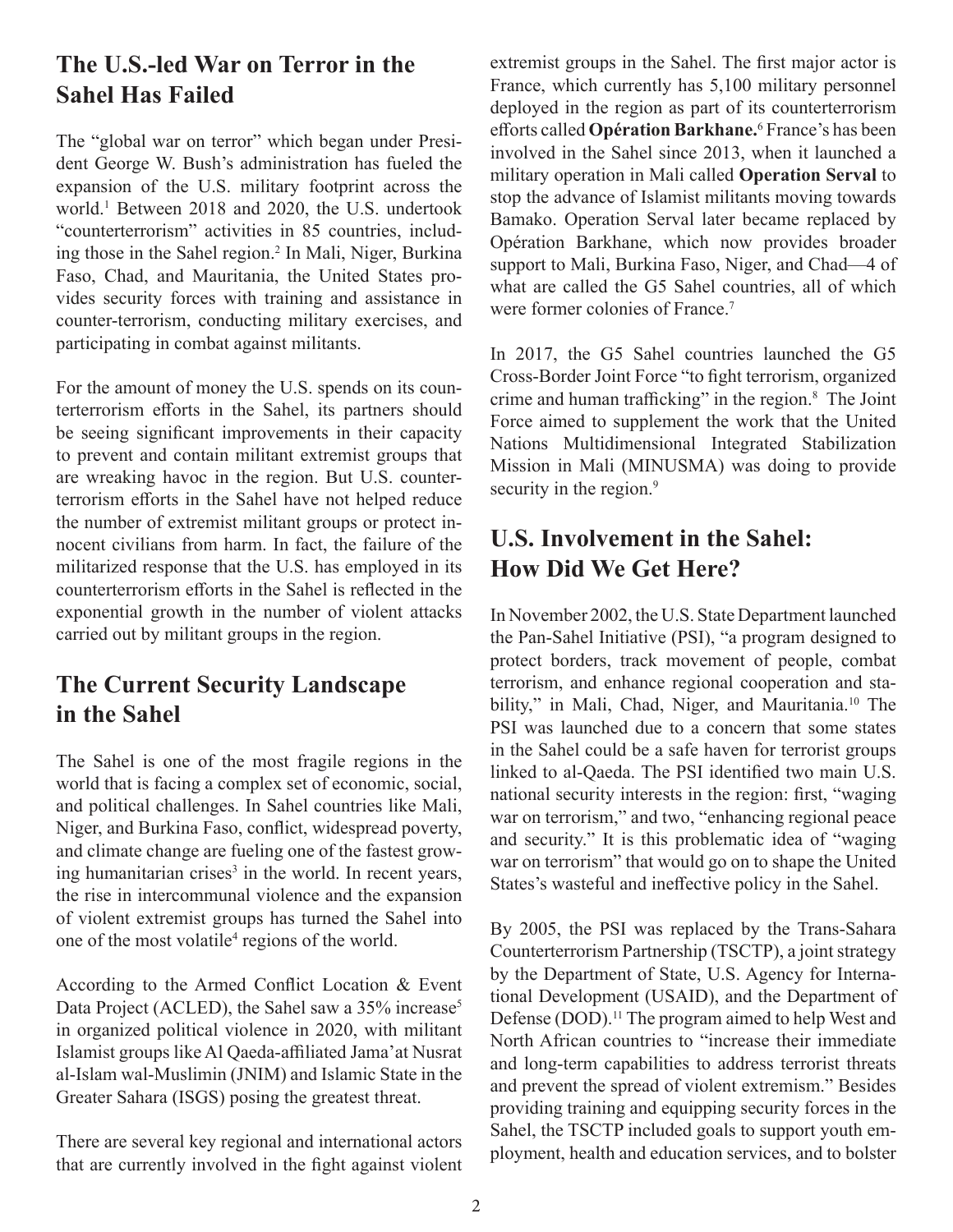local governance in communities that are especially vulnerable to "extremist ideologies." In addition to the original countries who were a part of the PSI, the TSCTP went on to include Algeria, Nigeria, Senegal, Morocco, Tunisia, and Burkina Faso.

While the launch of the TSCTP seemed like a step in the right direction for how the U.S. could go beyond a security-centric approach in the Sahel to deal with the multifaceted problem of violent extremism, a 2008 report by a U.S. Government Accountability Office  $(GAO)$  revealed gaps in its implementation.<sup>12</sup> The report examined the distribution of \$353 million by the State Department, USAID, and DOD in nine partner countries between 2005 and 2007 and assessed the extent to which a "comprehensive" and "integrated" strategy was implemented during the program. The report found that the State Department did not have a "comprehensive strategy for the TSCTP," and that it needed to work with its partners to come up with "clear goals, objectives, and milestones, including output and outcome indicators, and identify resources needed to achieve the program's goals."13 Despite the report's recommendations, the State Department has not created a strategy for TSCTP and continued to "use documents created in 2005 to guide the partnership."<sup>14</sup>

In 2007, the U.S. Africa Command (AFRICOM) was created to oversee all U.S. military activities in Africa, including those in the Sahel.<sup>15</sup> The U.S. military footprint in Africa has grown under AFRICOM, with 29 U.S. military bases now present across the continent along with some 7,000 troops. Among the most recent bases established is the U.S. air base for armed drones in Agadez, Niger, built at a cost of more than \$100 million, and which needs more than \$30 million a year for maintenance.16 AFRICOM now oversees train and equip programs, security assistance and joint military exercises across the continent, and provides logistics support and intelligence sharing with France in its counterterrorism efforts in the region.<sup>17</sup>

In March 2020, the State Department announced the creation of a Special Envoy for the Sahel, to maximize "U.S. diplomatic efforts to address the threat of Violent Extremist Organizations (VEOs)" in the region.<sup>18</sup> Ambassador J. Peter Pham became the first-ever U.S. Special Envoy for the Sahel and continues to serve in that role.

## **Misdiagnosing the Drivers of Militancy Fuels Bad Policy**

*"The Western and international and African efforts there are not getting the job done [in West Africa and the Sahel region] ...ISIS and al-Qaeda are on the march in West Africa. They're having success, and international efforts are not."<sup>19</sup>*

> - U.S. Africa Commander Army General Stephen Townsend, March 13, 2020

The security-centric approach to counterterrorism that the U.S. and its ally France are taking in the Sahel is failing because it overlooks the context-specific drivers of militancy in the region. While the U.S. is not the major foreign actor in the Sahel, by aiding France's "forever war" in the region, the U.S. is implicated in the growing instability.<sup>20</sup> What the United States's simplistic and careless usage of the label "terrorism" has done is diagnose the problem of the extremist violence in the Sahel as stemming from ideology, and not from poor governance, and political and economic marginalization of certain groups.

In 2017, the United Nations Development Programme (UNDP) published a report entitled *The Journey of Extremism in Africa,* to identify the reasons behind why people join extremist groups across the continent.*<sup>21</sup>* Its findings prove why the militarized approach that the U.S. and France are taking to fight extremism are failing. The report identified the following:

- Economic factors play a role in driving recruitment into extremist groups and employment was "the single most frequently cited 'immediate need' faced at the time of joining."
- Grievances towards, and limited trust in the government and security forces was "associated with the highest incidence of violent extremism."
- The majority of individuals joined extremist groups due to 'government action', and the 'killing of a family member or friend' or 'arrest of a family member or friend.'

The report concluded that "improved public policy and delivery of good governance by African governments confronted with extremism will ultimately represent a far more effective source of counterterrorism and PVE [Preventing Violent Extremism] than continued overconcentration on security-focused interventions."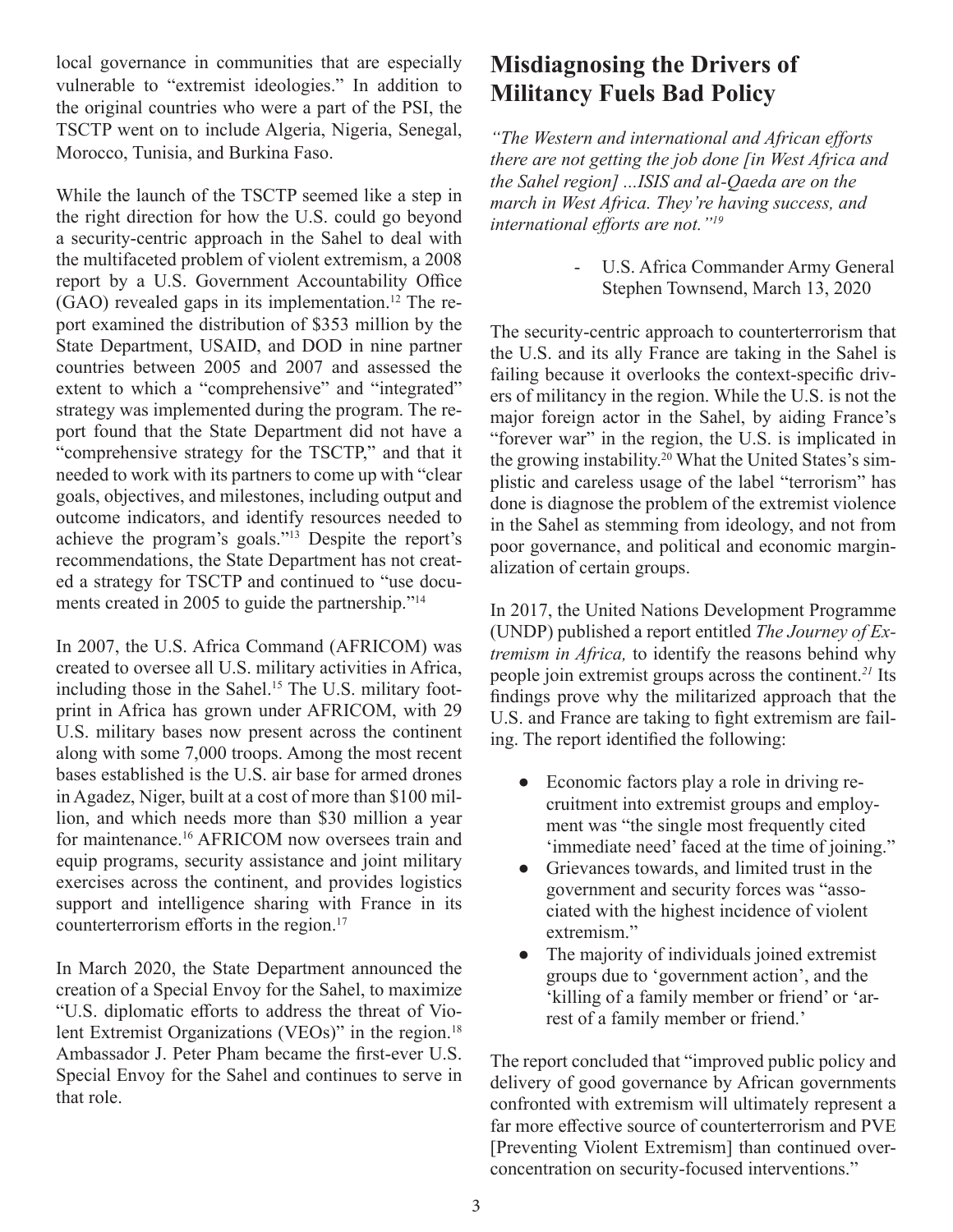The report is a direct rebuttal of the argument that a security-centric and militarized counterterrorism approach is the key to addressing the problem of violent extremism in Africa, especially in the Sahel.

#### **U.S. Security Assistance Does More Harm than Good**

Instead of helping its partners in the Sahel to prioritize effective governance and establishment of proper infrastructures that can address the political and economic grievances of citizens, the U.S. has poured over a billion dollars into security assistance programs and military operations that have yielded no success at curbing the threats posed by extremist groups.<sup>22</sup>





Source: Yousif, Elias, and Nani Detti. *U.S. Security Assistance to the Sahel*. *Security Assistance Monitor.* Center for International Policy, April 2021.<sup>23</sup>

In the Sahel, U.S. security assistance that was meant to build the capacity of military and security forces to effectively respond to terrorist threats has not acheived its goal for various reasons. First, there has been a lack of oversight and mismanagement of funds assigned to counterterrorism projects in the Sahel. In September 2020, an audit by the Office of the Inspector General (OIG) of the State Department's Bureau of African Affairs (AF)—which was tasked with overseeing the TSCTP—revealed that AF was not monitoring TSCTP "in accordance with Federal and Department requirements."<sup>24</sup> Out of the eight contracts that OIG audited, \$201.6 million spent on six contracts was "potential wasteful spending due to mismanagement and inadequate oversight." Moreover, the report found that "AF was not ensuring that the assistance provided to the host countries was being used to build counterterrorism capacity."25 In an earlier audit, the OIG had found that the U.S. Air Force "did not effectively plan, design, and construct" the \$100 million air base in Agadez, Niger.<sup>26</sup>

Lack of oversight and monitoring is not the only gap that is observed in U.S. security assistance in the Sahel. In places with weak governance like Mali, progress towards addressing problems like corruption, U.S. security assistance has had unintended consequences of fueling corruption, and recruitment into terrorist groups. According to a 2018 report from the Security Assistance Monitor (SAM), in places like Mali, U.S. security assistance exacerbated corruption and governance concerns.27 The report found the following:

- Corruption led to poor military leadership that contributed to the failure of U.S. counterterrorism efforts in the country.
- U.S. security assistance fed into the factional divisions within the Malian military, fueling protests and even a coup against President Amadou Toumani Touréin 2021 led by Captain Amadou Sanogo, who received training from the U.S.
- Instead of seeking to curb the illicit activities of al-Qaeda in the Islamic Maghreb (AQIM), a terrorist group operating in northern Mali, both the country's former President Amadou Toumani Touré and the Malian army "sought to benefit personally" from the group.

Perhaps the biggest problem with the United States's current security assistance programs in the Sahel is that it continues to give money to governments and security forces that have been implicated in grave human rights abuses. Security forces in Mali, Niger, and Burkina Faso have been accused of serious human rights violations including extrajudicial executions and unlawful killings. Between February 2020 and April 2020, Amnesty International documented "at least 57 cases of extrajudicial executions or unlawful killings, and at least 142 cases of enforced disappearances," by security forces in Mali, Niger, and Burkina Faso.<sup>28</sup> Human Rights Watch and the UN have also documented over 600 unlawful killings by security forces in the three countries, during counterterrorism operations.<sup>29</sup>

Why does the U.S. continue to provide security assistance to countries whose security forces have been implicated in gross human rights violations? After all, this fact contradicts AFRICOM's core mission of "contributing to the development of capable and professional militaries that respect human rights, adhere to the rule of law, and more effectively contribute to stability in Africa."<sup>30</sup> Unless the violent intervention of Western powers ends, the problems of ineffective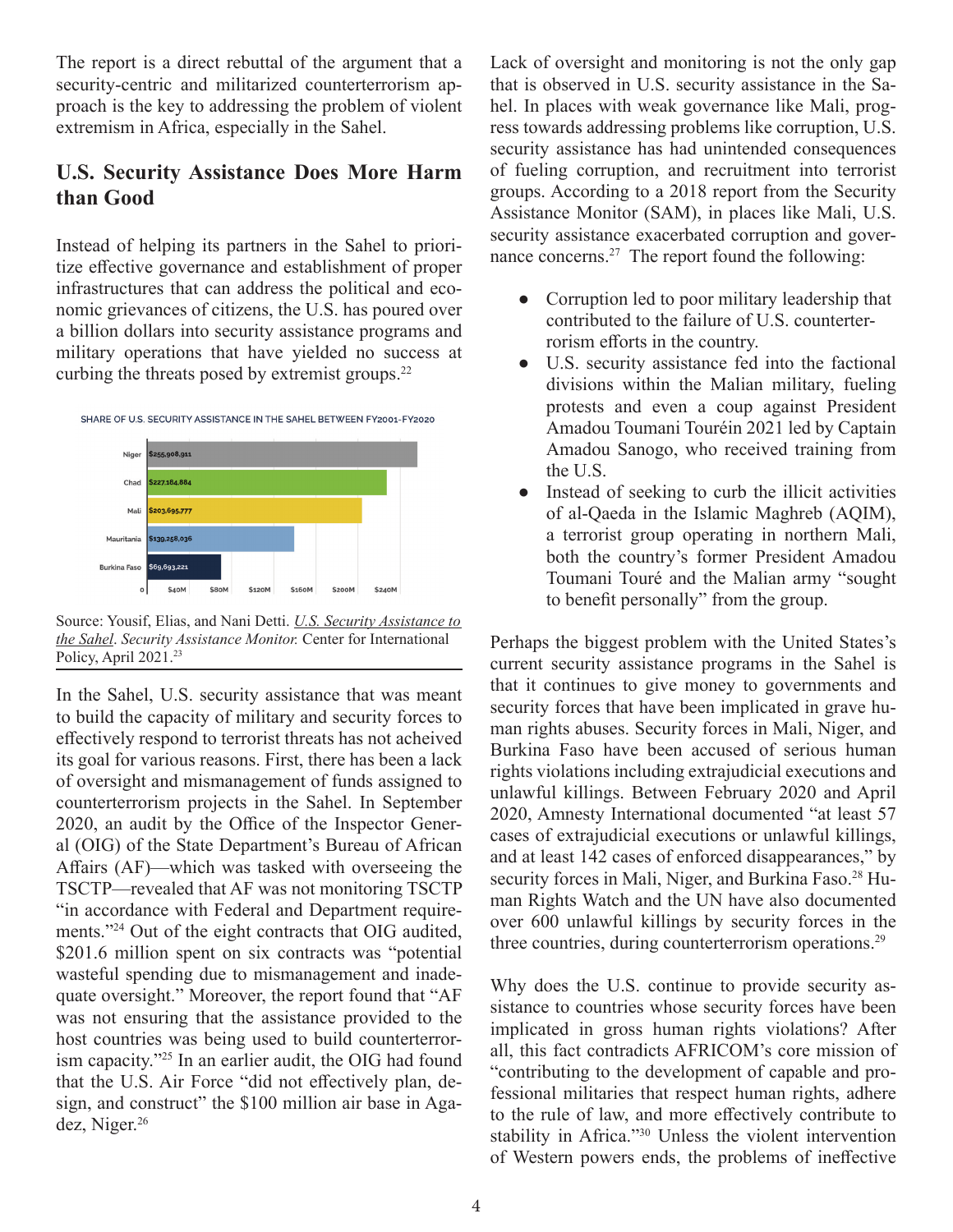governance in the Sahel will not be addresses, and the region will not see an end to the violence and conflict it is experiencing due to extremist groups. If the U.S. is truly committed to having partners in the Sahel that respect human rights and respect the rule of law, then it must enforce the use of restrictions and conditions on the security assistance it provides. Countries whose security forces have been accused of or implicated in human rights violations should not continue to receive security assistance, as it emboldens them to continue acting with impunity.

As a key ally to governments in the Sahel, the U.S. must adopt a strategic and targeted approach to help countries address their human rights, economic and governance problems. The U.S. should require its partners in the Sahel to adequately address the grievances of citizens and restore citizens' trust in their governments and in security forces that have been implicated in human rights abuses. Instead of pouring more money into security assistance programs that lack oversight and are doing little to improve the stability of the Sahel, the U.S. must reverse its approach, be more transparent and address the problems it has created through its militarized intervention.

#### **The U.S's Militarized Strategy Encourages Partners to Follow Suit**

The billions of dollars that the U.S. has spent on security assistance, weapons, and operations, show where its priorities lie. By supporting a militarized response to the threats that the Sahel is facing from extremist groups, the U.S. is encouraging its African and international partners to do the same. For instance, according to SAM, in Mali, the U.S. provided \$170 million in military aid between 2010-2018.<sup>31</sup> Over the same time period, Mali's military expenditure "increased by 233%" according to a report by the United Nations Population Fund (UNFPA).<sup>32</sup>

Sahel governments are not alone in their prioritization of military spending. France, the major actor in the Sahel's security space now finds itself in an endless war much like the U.S. found itself in Afghanistan and Iraq.33 Niger's President Mohamed Bazoum recently called French counterterrorism efforts a "relative failure," pointing out that for the amount of time and money spent, the G5 partners of France expected "to have had better results" in their fight against extremism.<sup>34</sup>

## **The African Reality**

*"I would push back a little bit on the emphasis on the idea, if you will, the trope–and I really would call it a trope–that U.S. policy in the area is overly militarized."*

> - Ambassador J. Peter Pham, U.S. Special Envoy for the Sahel speaking at a press briefing on January 5, 2021

Despite promises of improved security and long-term stability, the wasteful, uncoordinated, and militarized U.S. and French counterterrorism responses have been ineffective in stabilizing the Sahel. This fact is reflected in the increase of the number of extremist groups that now operate in the region. According to the African Center for Strategic Studies, in 2020, the Sahel saw a 44% increase in violence, with 1,170 violent events and 4,122 fatalities involving militant Islamist groups being recorded.<sup>35</sup> Two militant groups, Macina Liberation Front (FLM) which has ties to JNIM, and the ISGS, have accounted for almost all attacks in Mali, Burkina Faso, and Niger.

The expansion of extremist groups in the Sahel has had devastating human costs. Violence and conflict in the region have displaced millions, with Burkina Faso accounting for most of the internally displaced persons (IDPs). According to the United Nations Office for the Coordination of Humanitarian Affairs (OCHA), in the past two years, violence and conflict in Burkina Faso "have led to the displacement of more than one million people in just two years and has left 3.5 million people in need of assistance–a 60 per cent increase from January 2020 to January 2021."36 U.S. counterterrorism assistance in Burkina Faso is fueling intercommunal and ethnic tensions, further putting communities in danger.37 In addition, threats from extremist groups are depriving Burkina Faso citizens of their right to participate in democratic processes such as elections on an equal footing. Between 300,000-350,000 Burkinabé citizens did not vote in the November 2020 elections that saw President Roch Marc Christian Kaboré re-elected, following threats against a number of polling stations and violence targeting particular communities.38 The reality on the ground reveals that a shift needs to take place in the current U.S. policy in the Sahel from military interventions to prioritizing diplomacy and dialogue to promote peace.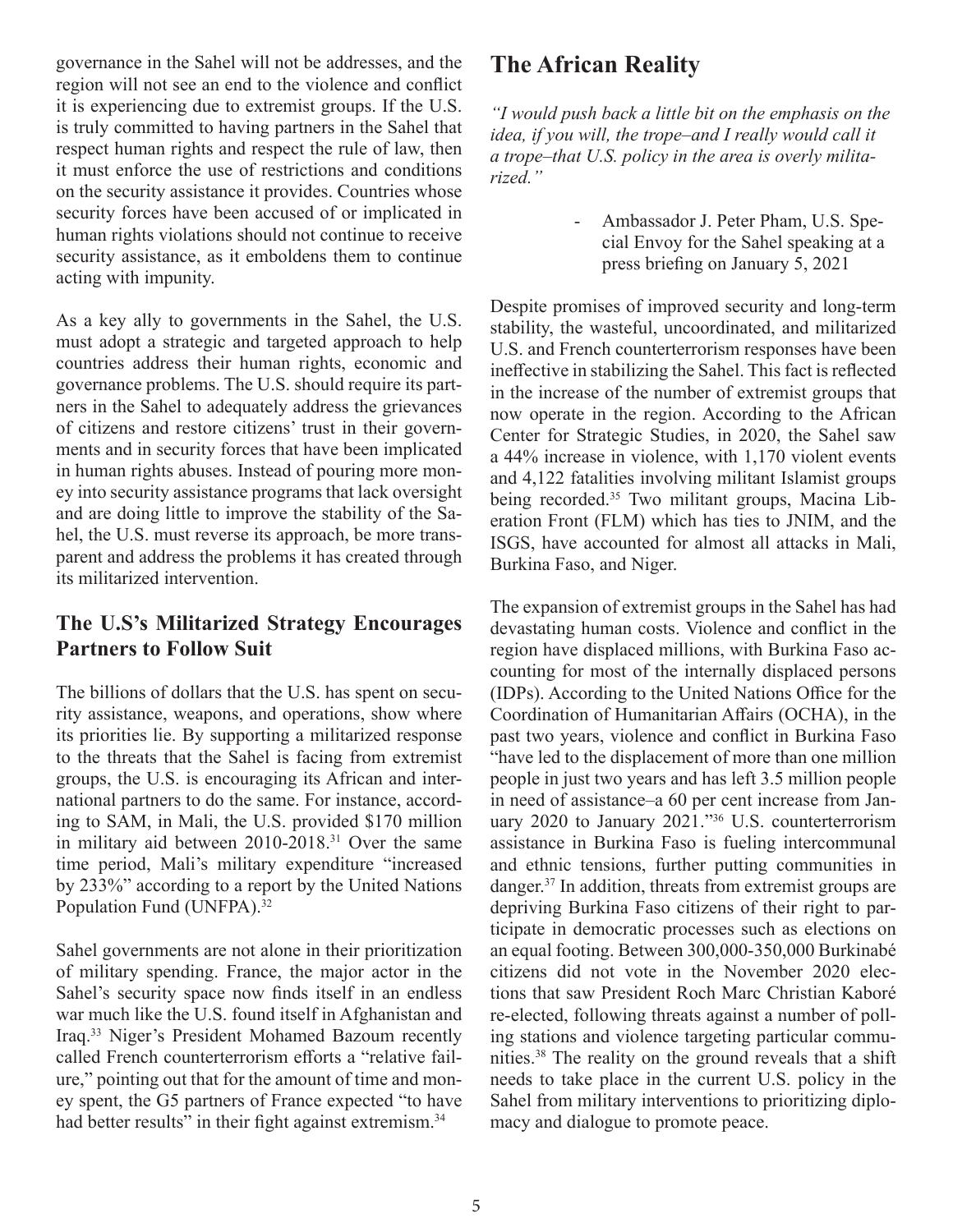Since most of the drivers of militancy in the Sahel have less to do with extremist ideology, and more with dissatisfaction in the conduct of governments and their security forces, dialogue and potential negotiations with militant groups could provide a better understanding of the motives of different groups. It can help separate those that are acting out of genuine belief in extremist ideology, from those who took up arms because they were marginalized and felt that their grievances were ignored. By working actively with civil society organizations and religious and community leaders on the ground, the U.S. can come up with a human security-centric counterterrorism response in the Sahel that considers the complex set of social, economic, and political factors at play. Advocating for inclusive policies that address youth unemployment, climate change and food insecurity in the Sahel should be a priority for U.S. foreign policy.

#### **Prioritizing Diplomacy and Dialogue**

If, as President Joe Biden's administration promised, "diplomacy–not military action–will always come first" in its foreign policy, then it must move beyond rhetoric and towards action in reforming its current counterterrorism approach in the Sahel.<sup>39</sup> It can begin by implementing the recommendations provided in the 2018 Stabilization Assistance Review (SAR), a framework developed by the State Department, USAID, and DOD to "best leverage U.S. diplomatic engagement, defense, and foreign assistance to stabilize conflict-affected area."<sup>40</sup> One of the recommendations that the report provided for how the U.S. can lead effective stabilization efforts in conflict-ridden regions like the Sahel is through the deployment of civilian-led stabilization teams that can "assess local conditions, engage local authorities, and direct and monitor programs."<sup>41</sup> The report emphasizes the need for the U.S. government to invest in civilian experts who can be deployed alongside U.S. military elements and serve as advisors during various stabilization efforts. Having a separate set of civilian experts trained in working in conflict environments can help address the overly militarized nature of U.S. involvement in the Sahel, as it helps avoid reliance on the military to oversee all stabilization efforts. An increased investment in U.S. diplomatic capabilities is also needed to engage more meaningfully with Sahel partners.

By putting diplomacy, and not military action, at the center of its counterterrorism efforts in the Sahel, the U.S. can also persuade and even inspire France, its key

ally in the region, to do the same. The U.S. acting alone implementing reforms in its counterterrorism efforts in the Sahel will not achieve much in terms of addressing the root causes of the security threats from extremist groups. France, which currently has the biggest military presence in the region, must reassess its role and must be willing to work alongside the U.S. to reform its counterterrorism response.

Moreover, the U.S. should play a greater role in helping its partners strengthen local governments and in facilitating dialogue between communities affected by extremist violence and militants that are willing to negotiate. While negotiating with extremist groups comes with its own risks, and on its own cannot guarantee an end to the violence that communities are facing, signaling an openness to dialogue provides an opportunity to explore alternatives to a militarized response. If governments of countries in the Sahel show interest in negotiating with some of the militant groups operating in the region, the U.S. and France, as key counterterrorism partners, must support the move instead of rejecting it without consideration. For instance, in March 2020, JNIM issued a statement saying that it was ready to get into negotiations with the Malian government under the condition that the "racist, arrogant, French crusader occupation" ends.42 But France has ruled out talks with groups like JNIM.<sup>43</sup> While there is no guarantee that talks between the Malian government and JNIM can end the violence that the group has been unleashing, it is encouraging that an avenue for dialogue has been initiated. For the longest time, western powers like the U.S. and France have refused to "negotiate with terrorists" arguing that such a move legitimizes terrorist groups and their means. But perhaps when opportunities for dialogue like the one with JNIM arise, it would serve the U.S. and France better to prioritize the decision of their Sahel partners on whether or not to engage with these groups. After all, if the goal of counterterrorism efforts is to protect civilians and prevent further expansion of violence, all avenues to restore peace must be explored, including potential negotiations with extremist groups.

#### **The U.S. Should Encourage Non-military Alternatives**

Countries in the Sahel should also learn from one another on ways to become more effective at preventing and responding to threats from extremist groups. In recent years, Mauritania has been able to successfully ward off attacks<sup>44</sup> from violent extremist groups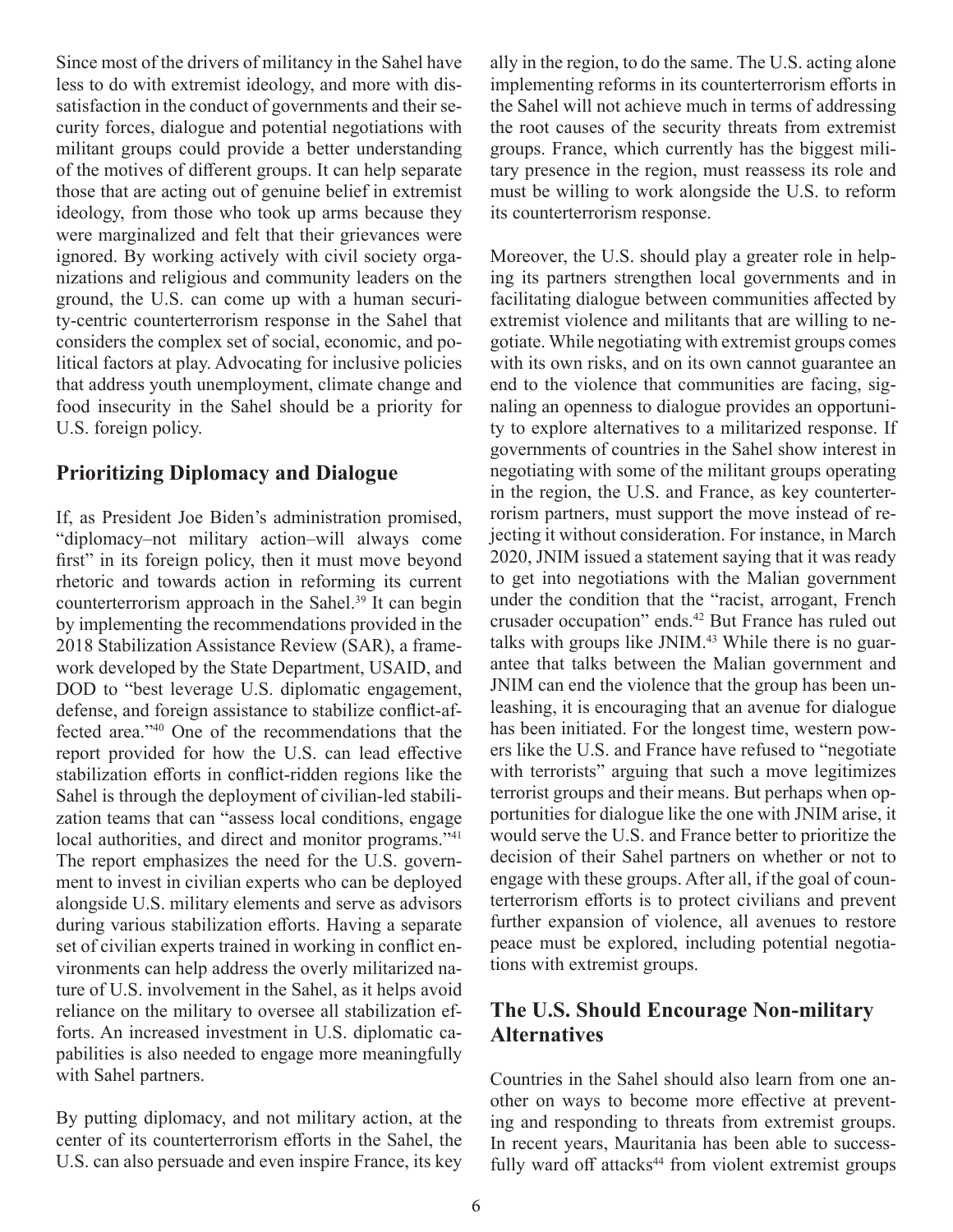through a robust security sector reform that involved an overhaul of the military, effective border policing, dialogue with extremist groups, and a budget increase for intelligence services. The structural reforms that Mauritania put in place when it comes to its counterterrorism response has significantly minimized the threats it faced from extremist groups. The steps that Mauritania has taken to professionalize its police and intelligence forces offers a model that its neighbors in the Sahel can follow as they explore non-military alternatives to their counterterrorism approach.

Research has shown that police and intelligence services have a better chance at disrupting terrorist organizations compared to the military.45 Instead of taking a militarized approach that has proven to be ineffective, the U.S., along with France, can refocus their efforts into helping their Sahel partners professionalize their police forces and intelligence services. This would reduce the current military footprint of both countries and help countries in the Sahel take the lead on counterterrorism efforts, instead of relying on the U.S. and France to solve their problems.

#### **Cooperating with Regional and International Partners**

The lack of cohesiveness between regional and international counterterrorism responses in the Sahel is a critical challenge to the fight against extremism in the region. The current security is crowded with regional and international actors that are pursuing their own strategy and priorities; this creates a duplication of security and development efforts that is counterproductive.

For instance, the Sahel Alliance, an initiative launched in 2017 by France, Germany, and the European Union (EU) is currently overseeing the implementation of over 800 projects in the Sahel worth  $\epsilon$ 11.6 billion, due to be completed by 2022.<sup>46</sup> The Sahel Alliance has an ambitious goal of "ensuring the region's lasting and sustainable development" through projects targeting six areas:

- 1. Education and youth employment
- 2. Agriculture, rural development, food security
- 3. Energy and climate
- 4. Governance
- 5. Decentralization and basic services
- 6. Internal security

While it is encouraging that international actors are showing an interest in supporting countries in the Sahel to fill in gaps that exist in various sectors, a question arises of just how effective their efforts are considering how vast the number of projects they have decided to take on are. How does the Sahel Alliance measure the success of its projects? Are there assessments taking place to make sure that these projects are sustainable in the long-term? Unfortunately, it is difficult to find clear answers to these questions. While regional organizations like the African Development Bank (AfDB) are partners to the Sahel Alliance, it is not clear what its role is in the oversight of these projects.

An overview of the actors involved in the crowded security landscape of the Sahel also paints a concerning picture of how uncoordinated and duplicated efforts are stifling progress towards meaningfully addressing threats from extremist groups. First, we have the G5 Sahel Joint Force (led by Mali, Niger, Mauritania, Chad, and Burkina Faso), and the Multinational Joint Task Force (led by Nigeria, Benin, Cameroon, Chad, and Niger). Then we have ECOWAS, which is currently overseeing its own counterterrorism strategy in West Africa worth \$2.3 billion.<sup>47</sup> Next, there is the AU and UN-backed MINUSMA, and finally the U.S. and France, each leading counterterrorism operations under the TSCTP and Opération Barkhane, respectively.

With multiple national, regional, and international efforts taking place, it is difficult to know what role each actor plays and what gaps it is filling that others aren't. In order to avoid the duplication of security efforts and become more effective at addressing extremism in the Sahel, all actors that are currently involved in counterterrorism efforts in the region must clarify their roles and cooperate with each other to come up with a cohesive and complementary strategy. Instead of having a separate set of priorities and strategy, establishing consistent communication to understand the gap that each actor is filling in the counterterrorism response in the Sahel can save time, money, and ultimately lives.

### **Conclusion**

The current U.S. counterterrorism strategy in the Sahel is failing, and an urgent reconceptualization is needed to address a growing crisis in the region. While the U.S. is not solely responsible for the failure to curb the expansion of extremist groups in the Sahel, it is the country that contributes millions to security assistance and as a key ally to France, which has the largest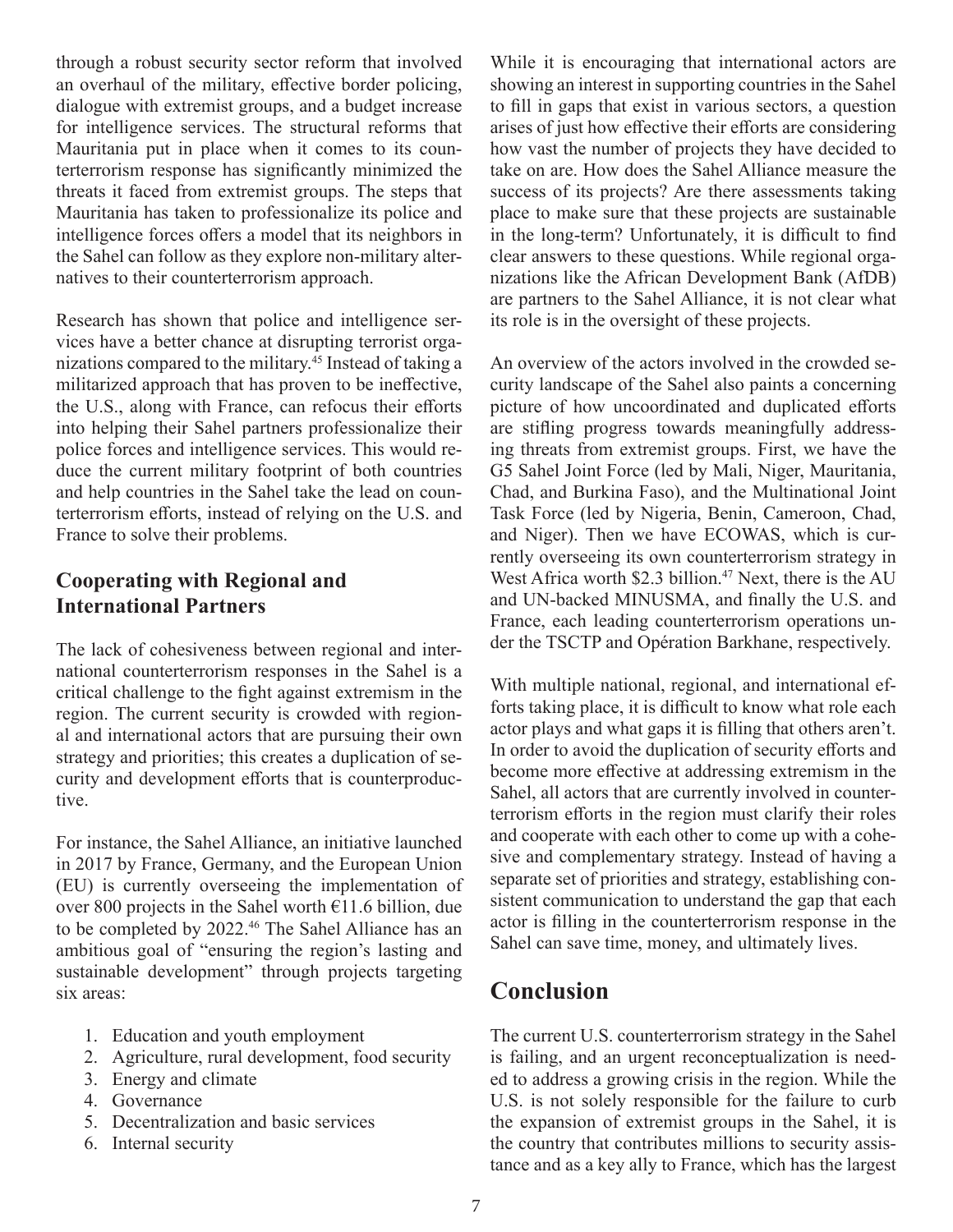military presence in the region. The U.S. can play a significant role in shaping a more effective response moving forward.

The U.S. can be a better ally to its partners in the Sahel by:

- Prioritizing diplomacy, not military action in its counterterrorism response
- Helping countries build their economies and effective governance
- Creating a better strategy for cooperation with regional and international partners
- Achieving greater transparency and accountability as part of its reduced security assistance program
- Putting less emphasis on building the military capabilities of countries, and more on intelligence and police services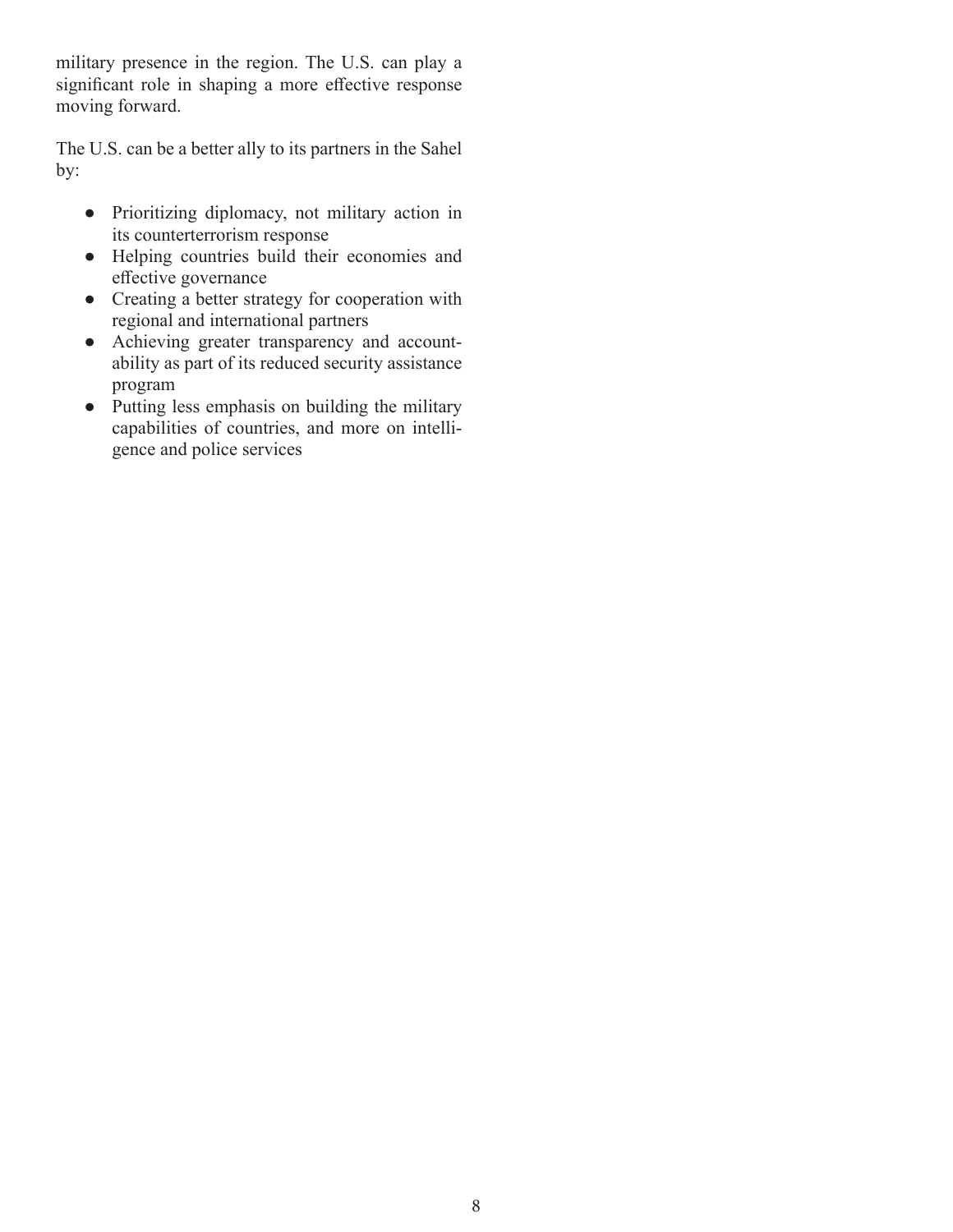#### Endnotes

- https://2001-2009.state.gov/s/ct/rls/wh/6947.htm
- https://watson.brown.edu/costsofwar/papers/2021/USCounterterrorismOperations
- https://www.unhcr.org/en-us/sahel-emergency.html#:~:text=The%20Sahel%20is%20facing%20
- one,within%20countries%20and%20across%20borders.
- https://www.un.org/press/en/2020/sc14245.doc.htm
- https://acled.github.io/10Conflicts2021/
- https://www.diplomatie.gouv.fr/en/french-foreign-policy/security-disarmament-and-non-proliferation/ terrorism-france-s-international-action/article/france-s-action-in-the-sahel
- The G5 Sahel countries are Mali, Niger, Burkina Faso, Mauritania, and Chad.
- https://www.diplomatie.gouv.fr/en/french-foreign-policy/security-disarmament-and-non-proliferation/ crises-and-conflicts/g5-sahel-joint-force-and-the-sahel-alliance/
- https://minusma.unmissions.org/en
- https://2001-2009.state.gov/s/ct/rls/other/14987.htm
- https://www.state.gov/bureau-of-counterterrorism-programs-and-initiatives/#TSCTP
- https://www.gao.gov/products/gao-08-860
- Ibid.
- Ibid.
- https://www.africom.mil/history-of-us-africa-command
- https://theintercept.com/2018/08/21/us-drone-base-niger-africa/
- https://www.thedefensepost.com/2019/11/01/us-isr-flights-nigerien-air-base-201-agadez-sahel/
- https://www.state.gov/bureaus-offices/under-secretary-for-political-affairs/bureau-of-african-affairs/office-of-the-special-envoy-for-the-sahel-region-of-africa/
- https://www.centcom.mil/MEDIA/Transcripts/Article/2111116/transcript-gen-mcken-
- zie-gen-townsend-and-acting-asd-for-international-security/
- https://www.economist.com/middle-east-and-africa/2021/02/17/frances-forever-war-in-the-sahel
- http://journey-to-extremism.undp.org/content/downloads/UNDP-JourneyToExtremism-report-2017-english.pdf
- https://mg.co.za/africa/2021-02-16-why-the-uss-counterterrorism-strategy-in-the-sahel-keeps-failing/
- https://securityassistance.org/wp-content/uploads/2021/04/4\_21-9AM-Sahel-Issue-Brief-1.pdf
- https://www.stateoig.gov/system/files/aud-mero-20-42.pdf
- Ibid.
- https://www.stripes.com/news/africom-air-force-mismanaged-100-million-drone-base-project-in-nigerig-says-1.624595
- https://docs.wixstatic.com/ugd/3ba8a1\_ce47402a2974425c8b36191465ffff90.pdf
- https://www.amnesty.org/download/Documents/AFR3723182020ENGLISH.pdf
- https://www.hrw.org/news/2021/02/13/sahel-end-abuses-counterterrorism-operations
- https://www.africom.mil/what-we-do
- https://securityassistance.org/security-sector-assistance/
- https://reliefweb.int/report/mali/monographic-study-demography-peace-and-security-sahel-case-mali
- https://www.nytimes.com/2020/03/29/world/africa/france-sahel-west-africa-.html
- https://www.thedefensepost.com/2021/03/30/niger-calls-france-barkhane-failure/
- https://africacenter.org/spotlight/spike-militant-islamist-violence-africa-shifting-security-landscape/
- https://reports.unocha.org/en/country/burkina-faso/
- https://watson.brown.edu/costsofwar/files/cow/imce/papers/2021/Costs%20of%20Counterterrorism%20 in%20Burkina%20Faso\_Costs%20of%20War\_Savell.pdf
- https://www.rfi.fr/en/africa/20201123-jihadist-threat-keeps-300-000-voters-from-burkina-polling-stations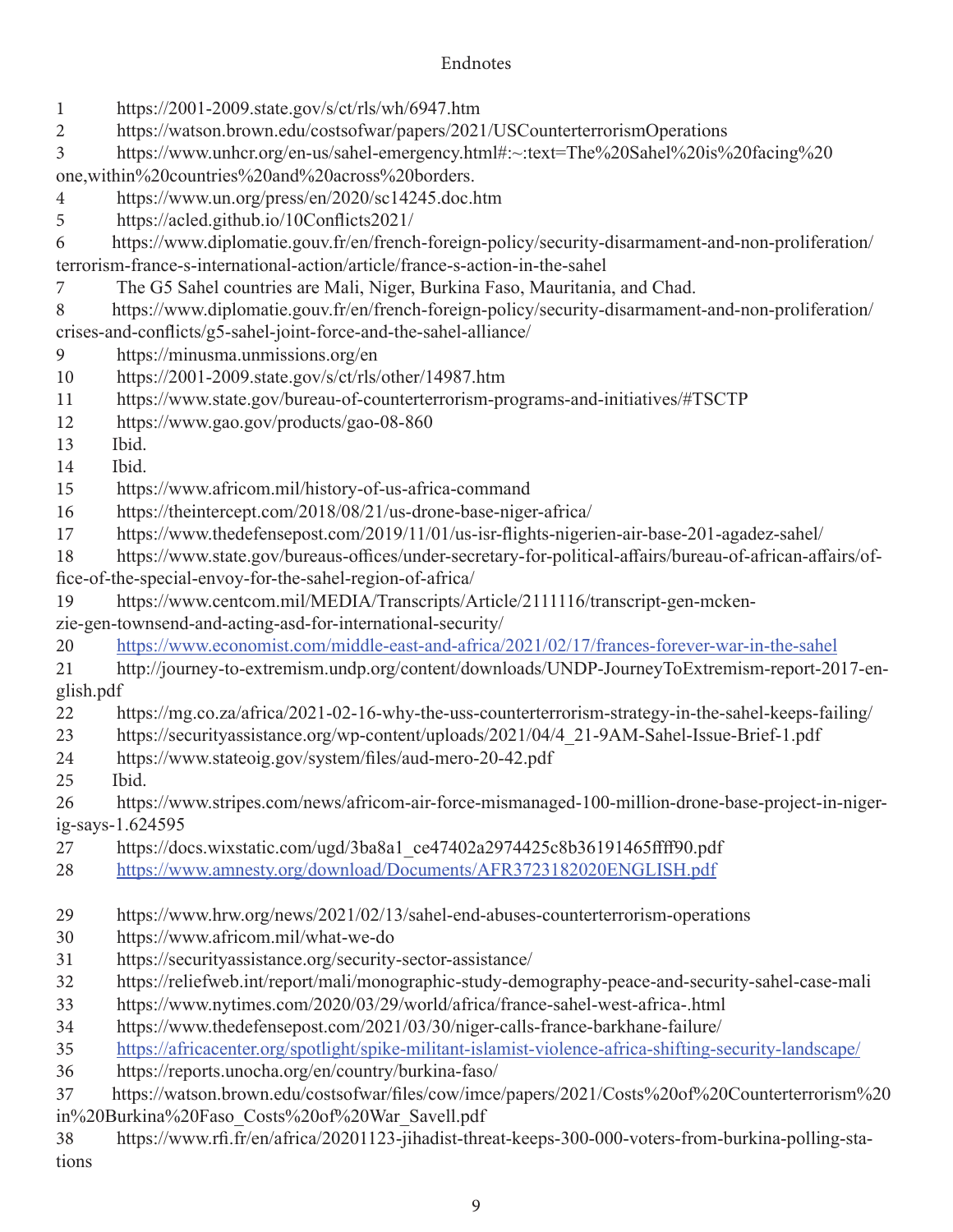39 https://www.whitehouse.gov/briefing-room/speeches-remarks/2021/02/04/remarks-by-president-bidenon-americas-place-in-the-world/

40 https://www.state.gov/reports/stabilization-assistance-review-a-framework-for-maximizing-the-effectiveness-of-u-s-government-efforts-to-stabilize-conflict-affected-areas-2018/#:~:text=In%20early%20 2018%2C%20Department%20of,to%20stabilize%20conflict%2Daffected%20areas.

41 Ibid.

- 42 https://twitter.com/MENASTREAM/status/1236702975374036992
- 43 https://warontherocks.com/2020/04/france-should-give-mali-space-to-negotiate-with-jihadists/
- 44 https://africacenter.org/spotlight/keeping-terrorism-at-bay-in-mauritania/
- 45 https://www.rand.org/content/dam/rand/pubs/monographs/2008/RAND\_MG741-1.pdf
- 46 https://www.alliance-sahel.org/en/sahel-alliance/
- 47 https://www.ecowas.int/wp-content/uploads/2019/05/IMPLEMENTATION-PLAN-CT.pdf

#### Bibliography

- 1. The term "human security" that I will be using throughout this paper encompasses personal, economic, health, food, environmental, community, and political security. The definition I am using is based on the 1994 United Nations Development Programme report, New Dimensions of Human Security. Human security doesn't replace state security. A human-centered response to threats seeks to provide a comprehensive solution, and prioritizes the well-being of individuals and communities.
- 2. "The Global War on Terrorism: The First 100 Days." U.S. Department of State. U.S. Department of State. Accessed April 2021. https://2001-2009.state.gov/s/ct/rls/wh/6947.htm.
- 3. Savell, Stephanie. Rep. *UNITED STATES COUNTERTERRORISM OPERATIONS, 2018-2020*. Costs of War, February 2021. https://watson.brown.edu/costsofwar/papers/2021/USCounterterrorismOperations.
- 4. United Nations High Commissioner for Refugees. "Sahel Emergency." UNHCR. Accessed April 2021. https://www.unhcr.org/en-us/sahel-emergency.html#:~:text=The%20Sahel%20is%20facing%20 one,within%20countries%20and%20across%20borders.
- 5. UN. "Situation in West Africa, Sahel 'Extremely Volatile' as Terrorists Exploit Ethnic Animosities, Special Representative Warns Security Council | Meetings Coverage and Press Releases." United Nations. United Nations, July 9, 2020. https://www.un.org/press/en/2020/sc14245.doc.htm.
- 6. Satre, Josh. "10 Conflicts to Worry About in 2021." ACLED, February 2021. https://acled.github.io/ 10Conflicts2021/.
- 7. Ministère de l'Europe et des Affaires étrangères. "France's Action in the Sahel." Ministry for Europe and Foreign Affairs, 2021. https://www.diplomatie.gouv.fr/en/french-foreign-policy/security-disarmament-and-non-proliferation/terrorism-france-s-international-action/article/france-s-action-in-the-sahel.
- 8. Ministère de l'Europe et des Affaires étrangères. "G5 Sahel Joint Force and the Sahel Alliance." Ministry for Europe and Foreign Affairs, May 2020. https://www.diplomatie.gouv.fr/en/french-foreign-policy/ security-disarmament-and-non-proliferation/crises-and-conflicts/g5-sahel-joint-force-and-the-sahel-alliance/.
- 9. MINUSMA. "United Nations Multidimensional Integrated Stabilization Mission In Mali." MINUSMA, 2021. https://minusma.unmissions.org/en.
- 10. "Pan Sahel Initiative." *State.gov*, November 7, 2002. U.S. Department of State. https://2001-2009.state. gov/s/ct/rls/other/14987.htm.
- 11. "Programs and Initiatives United States Department of State." U.S. Department of State. U.S. Department of State. Accessed April 2021. https://www.state.gov/bureau-of-counterterrorism-programs-and-initiatives/.
- 12. Rep. *Combating Terrorism: Actions Needed to Enhance Implementation of Trans-Sahara Counterterrorism Partnership*. United States Government Accountability Office, July 31, 2008. https://www.gao.gov/ products/gao-08-860.
- 13. "History of U.S. Africa Command." United States Africa Command. United States Africa Command.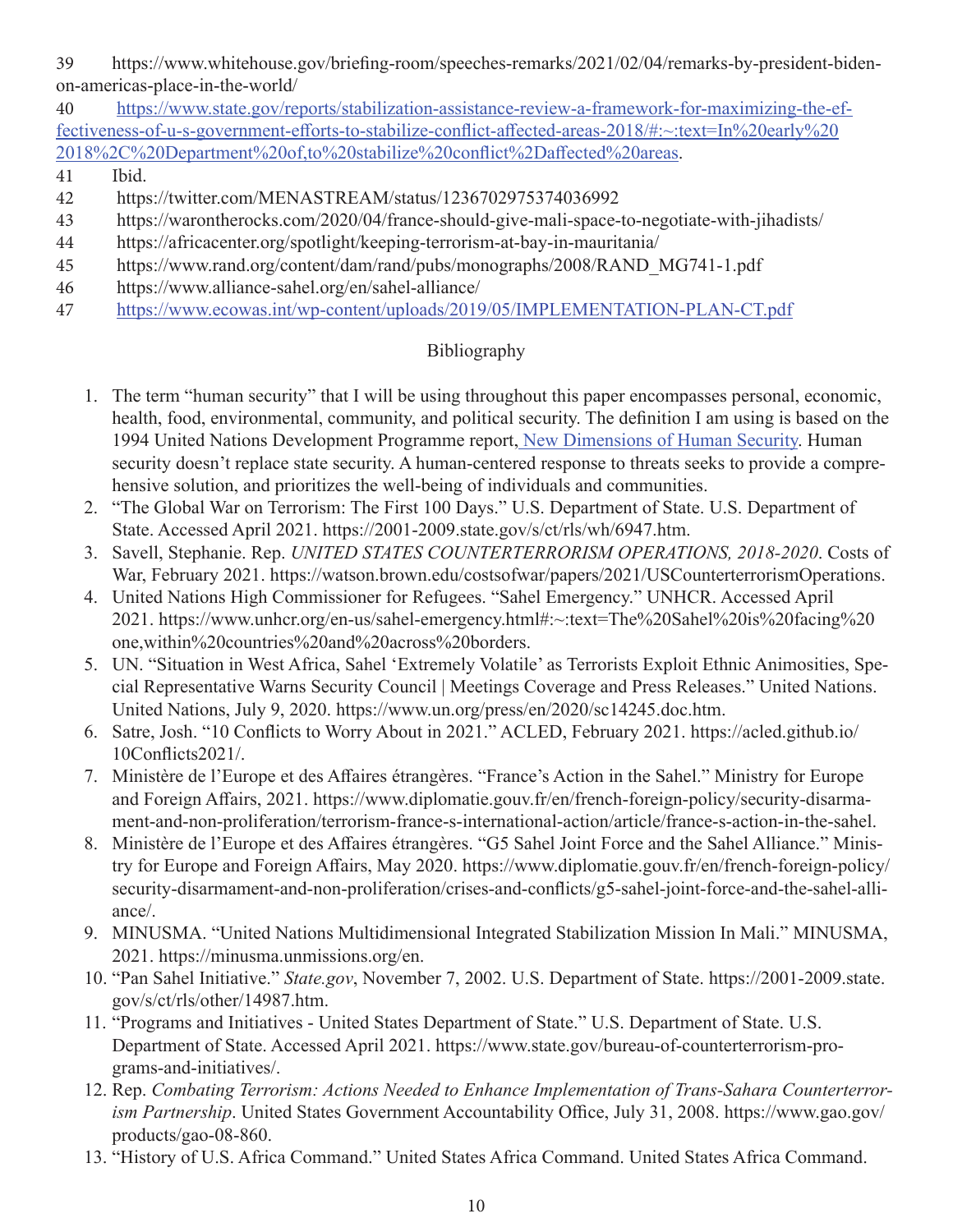Accessed April 2021. https://www.africom.mil/history-of-us-africa-command.

- 14. Turse, Nick. "PENTAGON'S OWN MAP OF U.S. BASES IN AFRICA CONTRADICTS ITS CLAIM OF 'LIGHT' FOOTPRINT." Web log. *The Intercept* (blog). The Intercept, February 27, 2020. https:// theintercept.com/2020/02/27/africa-us-military-bases-africom/.
- 15. Turse, Nick. "THE U.S. IS BUILDING A DRONE BASE IN NIGER THAT WILL COST MORE THAN \$280 MILLION BY 2024." Web log. *The Intercept* (blog). The Intercept, August 21, 2018. https://theintercept.com/2018/08/21/us-drone-base-niger-africa/.
- 16. Kelly, Fergus. "US Begins ISR Flight Operations from Air Base 201 in Northern Niger." Web log. *The Defense Post* (blog). The Defense Post, November 1, 2019. https://www.thedefensepost. com/2019/11/01/us-isr-flights-nigerien-air-base-201-agadez-sahel/.
- 17. "Office of the Special Envoy for the Sahel Region of Africa United States Department of State." U.S. Department of State, December 1, 2020. https://www.state.gov/bureaus-offices/under-secretary-for-political-affairs/bureau-of-african-affairs/office-of-the-special-envoy-for-the-sahel-region-of-africa/.
- 18. "TRANSCRIPT GEN. MCKENZIE, GEN. TOWNSEND AND ACTING ASD FOR INTERNATION-AL SECURITY AFFAIRS." U.S. Central Command, March 13, 2020. https://www.centcom.mil/ME-DIA/Transcripts/Article/2111116/transcript-gen-mckenzie-gen-townsend-and-acting-asd-for-international-security/.
- 19. "France's Forever War in the Sahel." *The Economist*, February 17, 2021. https://www.economist.com/ middle-east-and-africa/2021/02/17/frances-forever-war-in-the-sahel.
- 20. Rep. *JOURNEY TO EXTREMISM IN AFRICA*. United Nations Development Programme, 2017. http:// journey-to-extremism.undp.org/content/downloads/UNDP-JourneyToExtremism-report-2017-english. pdf.
- 21. Andrews, Frank. "Why the US's Counterterrorism Strategy in the Sahel Keeps Failing." Web log. *Mail & Guardian* (blog), February 16, 2021. https://mg.co.za/africa/2021-02-16-why-the-uss-counterterrorism-strategy-in-the-sahel-keeps-failing/.
- 22. Yousif, Elias, and Nani Detti. *U.S. Security Assistance to the Sahel*. *Security Assistance Monitor* . Center for International Policy, April 2021. https://securityassistance.org/publications/factsheet-u-s-security-assistance-in-the-sahel/.
- 23. Rep. *Audit of the Department of State Bureau of African Affairs Monitoring and Coordination of the Trans-Sahara Counterterrorism Partnership Program*. Office of Inspector General - United States Department of State, September 2020. https://www.stateoig.gov/system/files/aud-mero-20-42.pdf.
- 24. Vandiver, John. "AFRICOM, Air Force Mismanaged \$100 Million Drone Base Project in Niger, IG Says." *Stars & Stripes*, April 2, 2020. https://www.stripes.com/news/africom-air-force-mismanaged-100 million-drone-base-project-in-niger-ig-says-1.624595.
- 25. Goodman, Colby, and Christina Arabia. Rep. *CORRUPTION IN THE DEFENSE SECTOR*. Security Assistance Monitor , September 2018. https://docs.wixstatic.com/ugd/3ba8a1\_ce47402a2974425c8b361 91465ffff90.pdf.
- 26. Rep. *HUMAN RIGHTS VIOLATIONS BY SECURITY FORCES IN THE SAHEL*. Amnesty International, 2020. https://www.amnesty.org/download/Documents/AFR3723182020ENGLISH.pdf.
- 27. "Sahel: End Abuses in Counterterrorism Operations." *Human Rights Watch*, February 13, 2021. Human Rights Watch. https://www.hrw.org/news/2021/02/13/sahel-end-abuses-counterterrorism-operations.
- 28. Ibid.
- 29. "Security Sector Assistance." Security Assistance Monitor, 2021. https://securityassistance.org/security-sector-assistance/.
- 30. Rep. *Monographic Study on Demography, Peace, and Security in the Sahel: Case of Mali*. United Nations Population Fund, December 2020. https://reliefweb.int/report/mali/monographic-study-demography-peace-and-security-sahel-case-mali.
- 31. Maclean, Ruth. "Crisis in the Sahel Becoming France's Forever War." *New York Times*, March 2020. https://www.nytimes.com/2020/03/29/world/africa/france-sahel-west-africa-.html.
- 32. "Niger Leader Calls France's Sahel Force 'Relative Failure.'" Web log. *The Defense Post* (blog), March